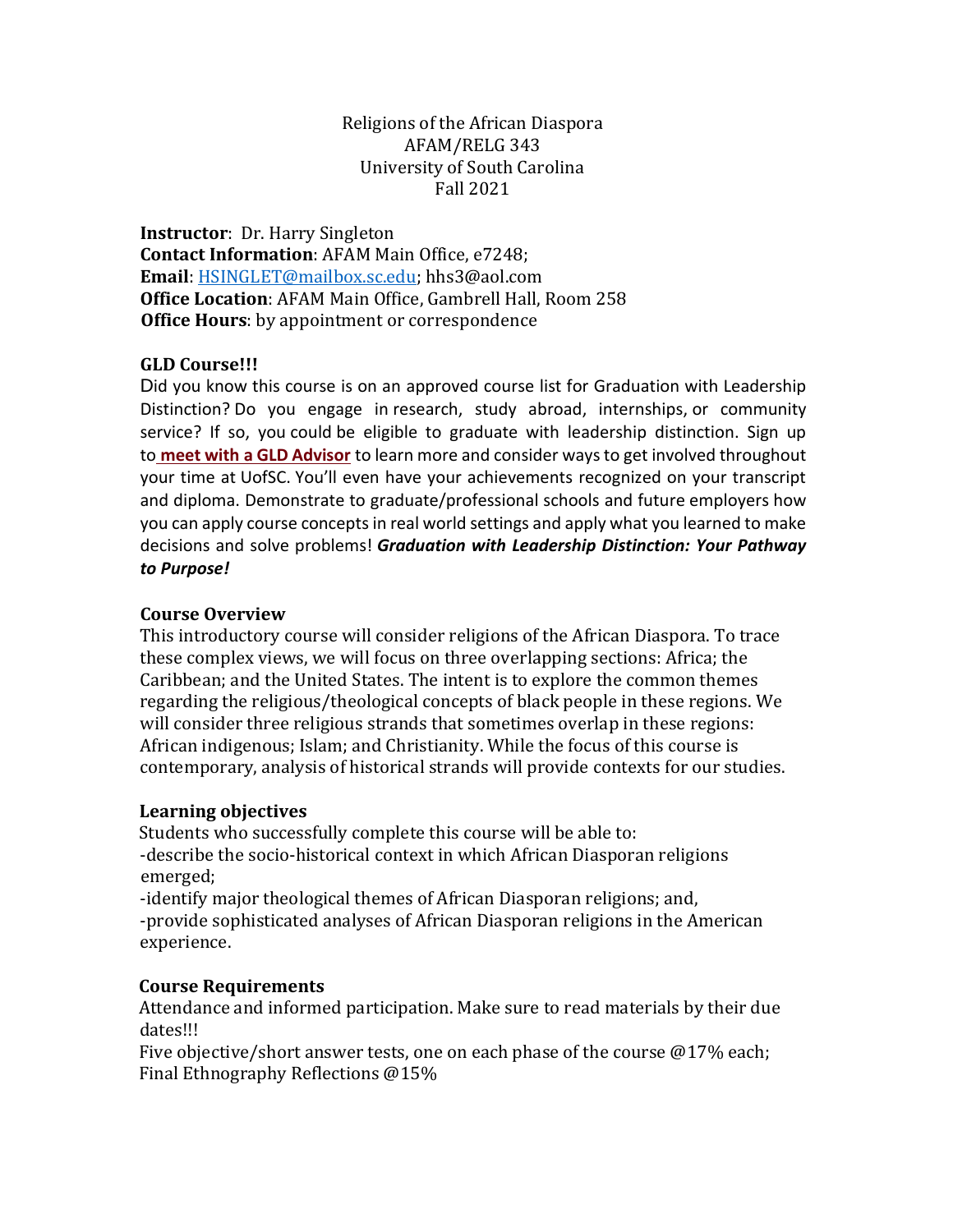| 90-100% |
|---------|
| 89-86%  |
| 85-80%  |
| 79-76%  |
| 75-70%  |
| 69-66%  |
| 65-60%  |
| $<$ 59% |
|         |

# **Required Text**

Anthony B. Pinn, *Varieties of African American Religious Experience*.

Minneapolis: Fortress Press, 1998.

In addition, the required text will be supplemented with other required reading materials.

# **Course Outline**

## **Week One**

8/19 Course Introduction/Syllabus

## **Week Two**

8/24 The Slave Trade: Diaspora Existence Begins 8/26 Setting the Stage Reading: Boesak, "The Courage to Be Black"

# **Week Three**

8/31 A Theology of Slave Existence

9/2 A New Reality: A New Creation

 Reading: Lincoln, Mamiya "The Religious Dimension: The Black Sacred Cosmos."

Lecture: Historic/Apocalyptic Solutions to Black Freedom

# **Week Four**

9/7 Examination One

9/9 Diasporic Existence and Vodun: Serving the Loa Reading: Pinn, Chapter 1, 11-34

**Monday, September 6, Labor Day Holiday (No Classes)**

### **Week Five**

9/14 Vodoo in the United States

Reading: Pinn, Chapter 1, 34-55

9/16 Yoruba Religion in Africa and Cuba (Santeria) Reading: Pinn, Chapter 2, 56-76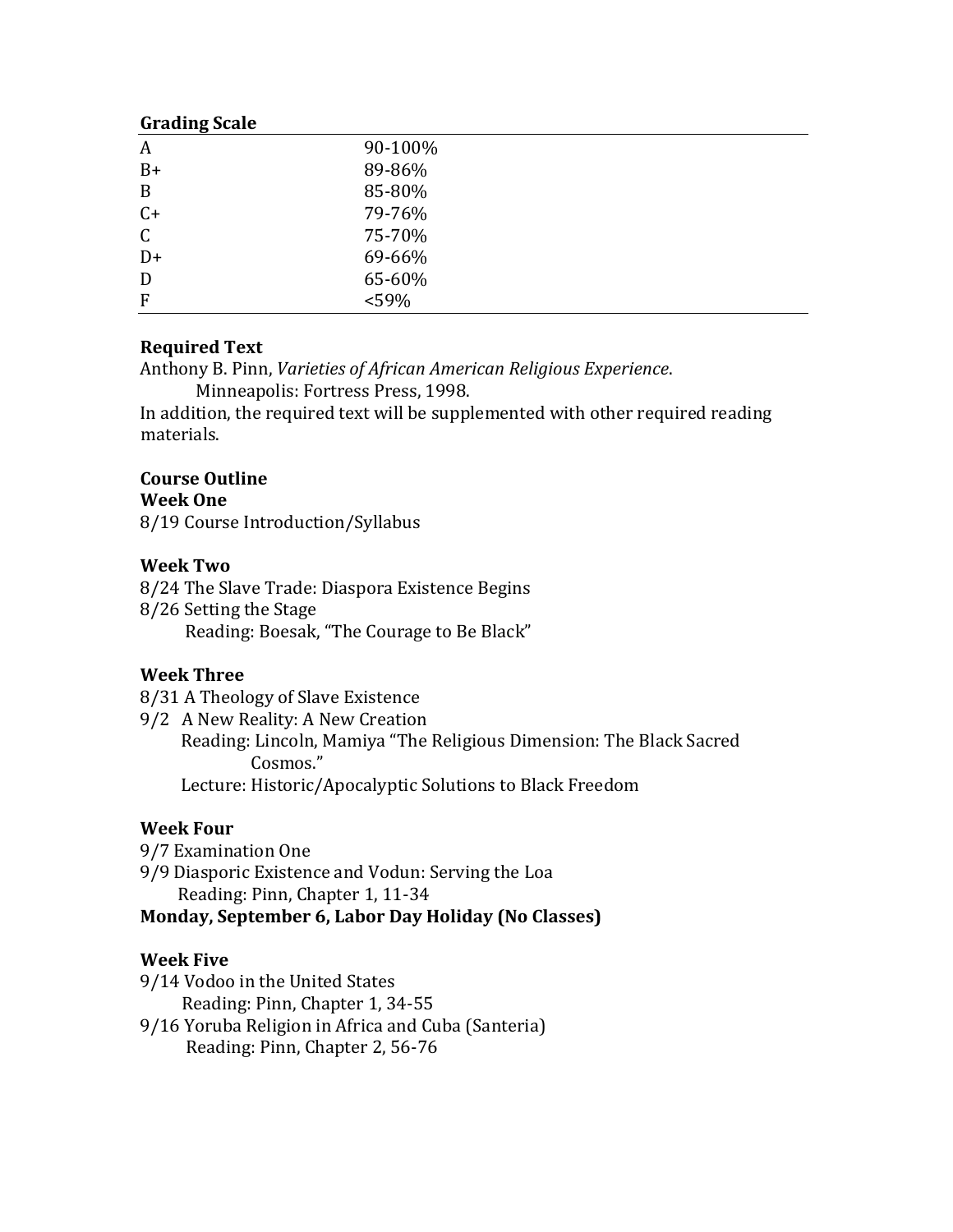### **Week Six**

9/21 Orisha Worship in the United States Reading: Pinn, Chapter 2, 76-103

9/23 Examination Two

#### **Week Seven**

9/28 Islam: The Black Man's True Religion: Alternative One Reading: Pinn, Chapter 3, 104-113

9/30 Allah Has Arrived In Person; The Rise of the Lost-Found Nation of Islam Reading: Pinn, Chapter 3, 113-153; Video: A Time for Separation

#### **Week Eight**

10/5 Examination Three **10/7 Fall Break (No Classes)** 

#### **Week Nine**

- 10/12 The Transcendent Becomes Immanent; Black Freedom and Humanism Reading: Pinn, 154-160
- 10/14 The African Appropriation of Humanism: Alternative Two Reading: Pinn, 160-185

#### **Week Ten**

10/19 Theism Challenged on "Hermeneutical" Grounds

Pinn, Why Lord? Suffering and Evil in Black Theology, Chapter 5

10/21 The Quest for a Legitimate Black Humanism: Nitty-Gritty Hermeneutics

### **Week Eleven**

10/26 Section Wrap-up/Recap 10/28 Examination Four

#### **Week Twelve**

11/2 Return Exam Four; Back to Basics: The Historic Solution for Black Freedom 11/4 Love: The Greatest Commandment, David Walker

 Reading: David Walker's Appeal to the Coloured (sic) Citizens of the World, Article III (Our Wretchedness In Consequence of the Preachers of the Religion of Jesus Christ)

### **Week Thirteen**

- 11/9 Love: The Greatest Commandment, Frederick Douglass Reading: Narrative of the Life of Frederick Douglass, An American Slave, Chapter 12 (Slaveholding Religion and the Christianity of Christ)
- 11/11 Love and Redemptive Suffering: Martin Luther King, Jr., and Civil Disobedience

Video: Children of Birmingham